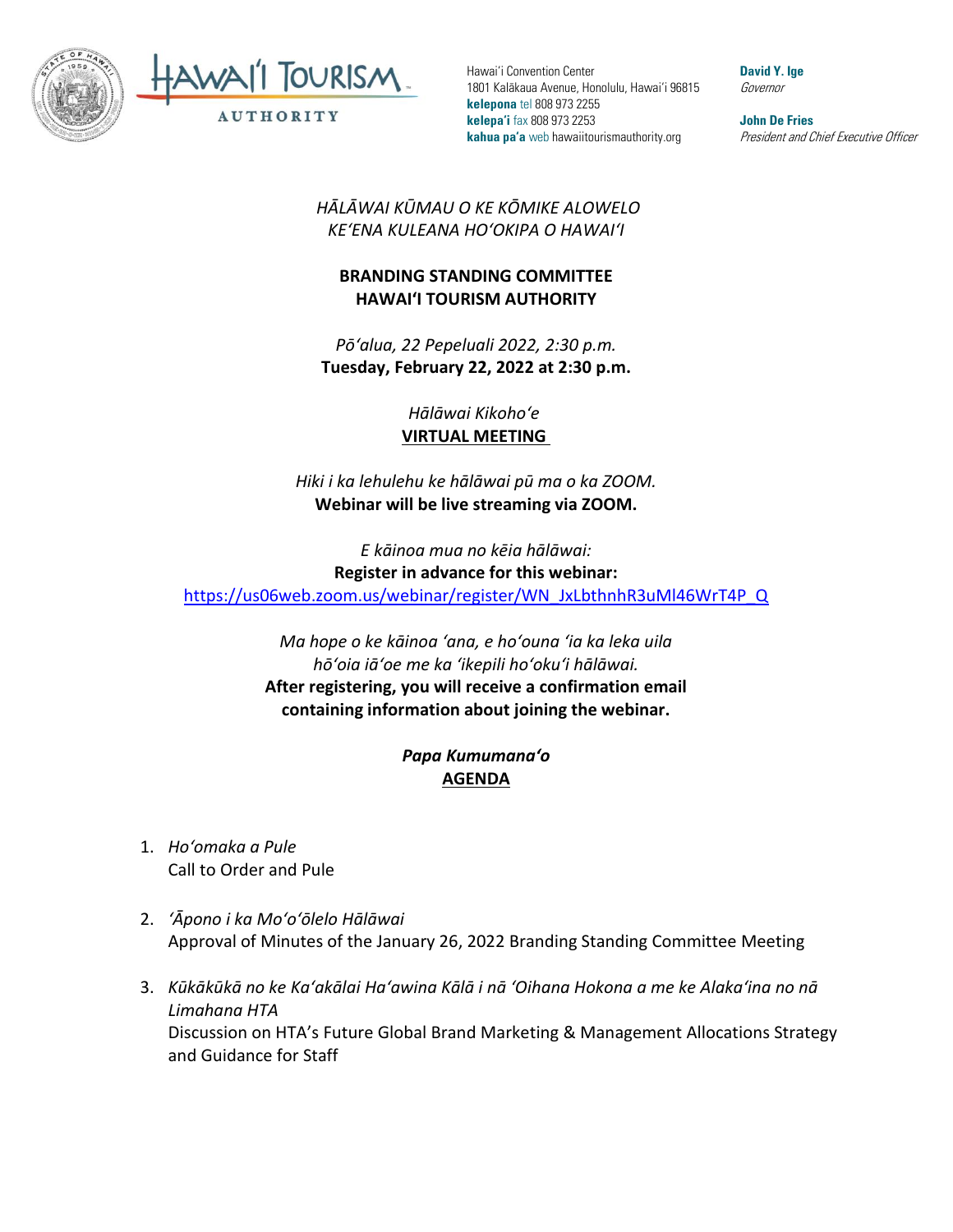

**David Y. Ige** Governor

**John De Fries** President and Chief Executive Officer

- 4. *Hōʻike, Kūkākūkā, a me Ka Hana E Pili Pū ana i nā Lula Alowelo a Hokona GMT no ka Hapahā ʻElua o ka Makahiki 2022* Presentation, Discussion and/or Action on the GMT's Brand Marketing & Management Guidelines for Q2 2022
- 5. *Ka Hōʻikeʻike, Ke Kūkākūkā, A Me Ka Hana E Pili Pū Ana I Ke ʻĀpono ʻAna I Ka Papa Hana Hokona No Ka Hoʻōla Hou ʻAna I Ka ʻOihana Hoʻokipa Malihini, Ma Ka ʻAoʻao Hokona Alowelo* Presentation, Discussion and/or Action on Approval of Tourism Recovery Marketing

Plan's Brand Marketing section

- 6. *Ka Nūhou no nā Hana Alowelo a Hokona Hāʻuki*  Sports Brand Marketing & Management Updates
- 7. *Ka Nūhou no GoHawaii.com* Update on GoHawaii.com
	- a. Ka Hopena o ko OMD/Socratic "Anamanaʻo Noiʻi Me Ka ʻĀpana Poʻe Malihini E Kipa Ai Iā Hawaiʻi, No GoHawaii.com" Results of OMD/Socratic's "The Hawaiʻi Visitor Segmentation Research Study For GoHawaii.com"
	- b. *Ka Hopena O Ko HVCB Anamanaʻo Mai Nā Lālā O Ia ʻOihana No GoHawaii.com* Results of HVCB Membership Survey for GoHawaii.com
	- c. *Ka Nūhou No Ko GoHawaii.com KPI O Ka Makahiki 2021 Maiā Miles Partnership Mai 2021*

2021 GoHawaii.com KPI and Performance Update by Miles Partnership

- d. *Ke Kūkākūkā A Me Ka Hana E Pili Pū Ana I Ke ʻĀpono ʻAna I Pūʻulu Kālā E Lako Kūmau ʻIa Ana No Ka Mālāma A Hoʻoholo ʻAna iā GoHawaii.com* Discussion and Action for Approval of Ongoing Maintenance Cost for GoHawaii.com
- 8. *Hōʻike, Kūkākūkā, a Hoʻoholo i ka ʻĀpono ʻana i ka Hai ʻia o Kekahi Kanaka Manaʻo Aʻoaʻo no ka Pāhana Hawaiʻi Smart Destination* Presentation, Discussion and/or Action on Approval to Solicit a Consultant Related to the Hawai'i Smart Destination Initiative
- 9. *Hoʻokuʻu*

Adjournment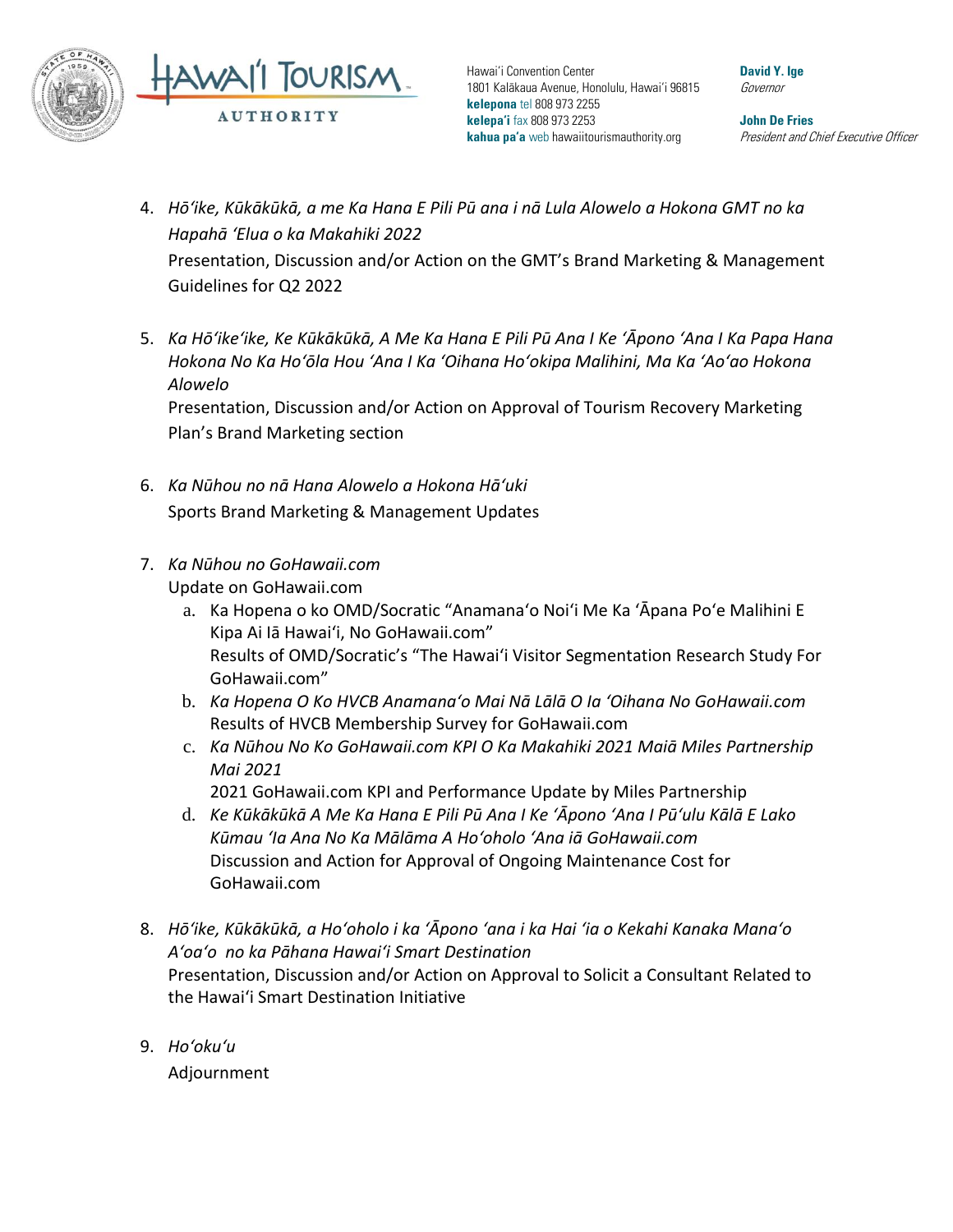



**David Y. Ige** Governor

**John De Fries** President and Chief Executive Officer

*\*\*\* ʻAha Hoʻokō: Ua hiki i ka Papa Alakaʻi ke mālama i kekahi hālāwai kūhelu i kū i ka Hawaiʻi Revised Statutes (HRS) § 92-4. E mālama ʻia kēia hālāwai kūhelu nei ma lalo o ka § 92-5 (a)(4), § 92-5 (a)(8) and §201B-4(a)(2) no ka pono o ko ka Papa Alakaʻi kūkā a hoʻoholo ʻana i nā nīnūnē a nīnau i pili i ko ka Papa Alakaʻi kuleana me ko ka Papa Alakaʻi loio. He hālāwai kūhelu kēia i ʻole paulele ʻia ka ʻikepili a i mea hoʻi e mālama kūpono ai ko Hawaiʻi ʻano, he wahi i kipa mau ʻia e nā malihini.*

**\*\*\* Executive Session:** The Board may conduct an executive session closed to the public pursuant to Hawai'i Revised Statutes (HRS) § 92-4. The executive session will be conducted pursuant to HRS § 92-5 (a) (2), § 92-5 (a)(4), § 92-5 (a)(8) and §201B-4(a)(2) for the purpose of consulting with the board's attorney on questions and issues pertaining to the board's powers, duties, privileges, immunities, and liabilities; to consider hiring and evaluation of officers or employees, where consideration of matters affecting privacy will be involved; and to discuss information that must be kept confidential to protect Hawai'i's competitive advantage as a visitor destination.

*Kono ʻia ka lehulehu e nānā mai i ka hālāwai a hoʻouna mai i ka ʻōlelo hōʻike kākau ʻia no kēlā me kēia kumuhana i helu ʻia ma ka papa kumumanaʻo. Hiki ke hoʻouna mai i nā ʻōlelo hōʻike kākau ʻia ma mua o ka hālāwai iā [carole@gohta.net](mailto:carole@gohta.net) a i ʻole hoʻouna i ka leka i Keʻena Kuleana Hoʻokipa O Hawaiʻi, 1801 Kalakaua Avenue, Honolulu, HI 96815 - Attn: Carole Hagihara-Loo. Inā pono ke kōkua ma muli o kekahi kīnānā, e hoʻomaopopo aku iā Carole Hagihara-Loo (808- 973-2289 a i ʻole [carole@gohta.net](mailto:carole@gohta.net)), he ʻekolu lā ma mua o ka hālāwai ka lohi loa.*

Members of the public are invited to view the public meeting and provide written testimony on any agenda item. Written testimony may be submitted prior to the meeting to the HTA by email to [carole@gohta.net](mailto:carole@gohta.net) or by postal mail to the Hawaiʻi Tourism Authority, 1801 Kalākaua Avenue, Honolulu, HI 96815 - Attn: Carole Hagihara-Loo. Any person requiring an auxiliary aid/service or other accommodation due to a disability, please contact Carole Hagihara-Loo (808-973-2289 or carole  $\mathcal{O}$  gohta.net) no later than 3 days prior to the meeting so arrangements can be made.

*E like nō me ka ʻōlelo a ke Kānāwai 220, e mālama ana ke Keʻena Kuleana Hoʻokipa o Hawaiʻi i kekahi wahi e hiki ai ka poʻe o ka lehulehu ke noho a komo pū ma nā hālāwai ma o ka hoʻohana ʻana i ka ʻenehana pāpaho (ICT). Aia ana kēia ʻenehana pāpaho ma ka papahele mua o ka lumi hoʻokipa i mua o ke Keʻena Kuleana Hoʻokipa o Hawaiʻi ma ka Hale ʻAha. ʻO 1801 Kalakaua Avenue, Honolulu, Hawaii, 96815 ka helu wahi.*

In accordance with Act 220, the Hawaii Tourism Authority will establish a remote viewing area for members of the public and board members to view and participate in meetings held using